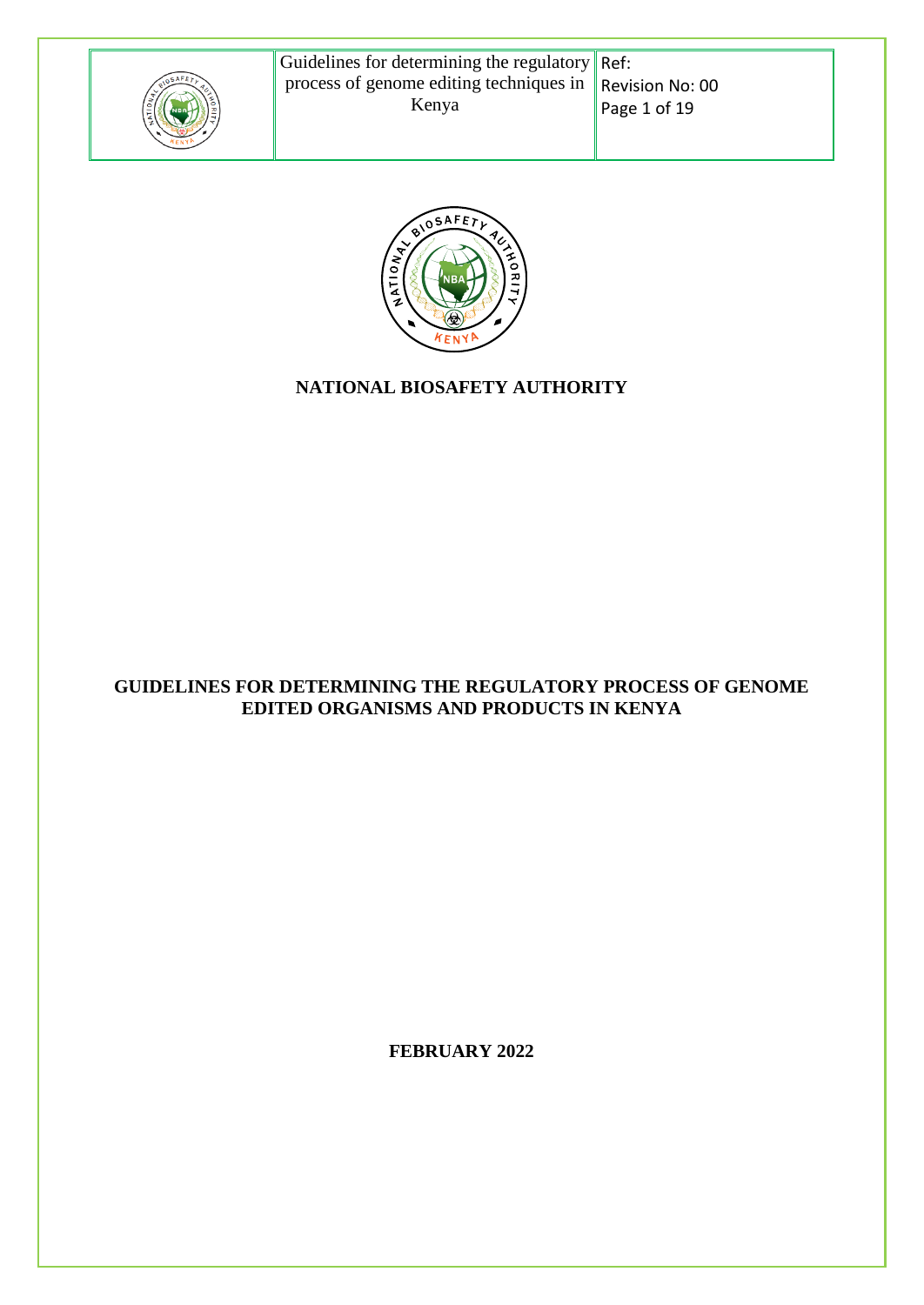

## **TABLE OF CONTENTS**

| 1 <sub>0</sub>                                                         |  |
|------------------------------------------------------------------------|--|
|                                                                        |  |
|                                                                        |  |
|                                                                        |  |
|                                                                        |  |
|                                                                        |  |
|                                                                        |  |
|                                                                        |  |
|                                                                        |  |
| 2.0                                                                    |  |
|                                                                        |  |
|                                                                        |  |
|                                                                        |  |
| 2.3 GENOME EDITING IN RELATION TO GENETICALLY MODIFIED ORGANISMS 11    |  |
|                                                                        |  |
|                                                                        |  |
| 3.0 REGULATORY CONSIDERATIONS FOR GENOME EDITING TECHNIQUES  12        |  |
| 3.1 CONSIDERATIONS FOR REGULATION OF GENOME EDITED PLANTS, ANIMALS AND |  |
|                                                                        |  |
|                                                                        |  |
|                                                                        |  |
| 3.0                                                                    |  |
|                                                                        |  |
|                                                                        |  |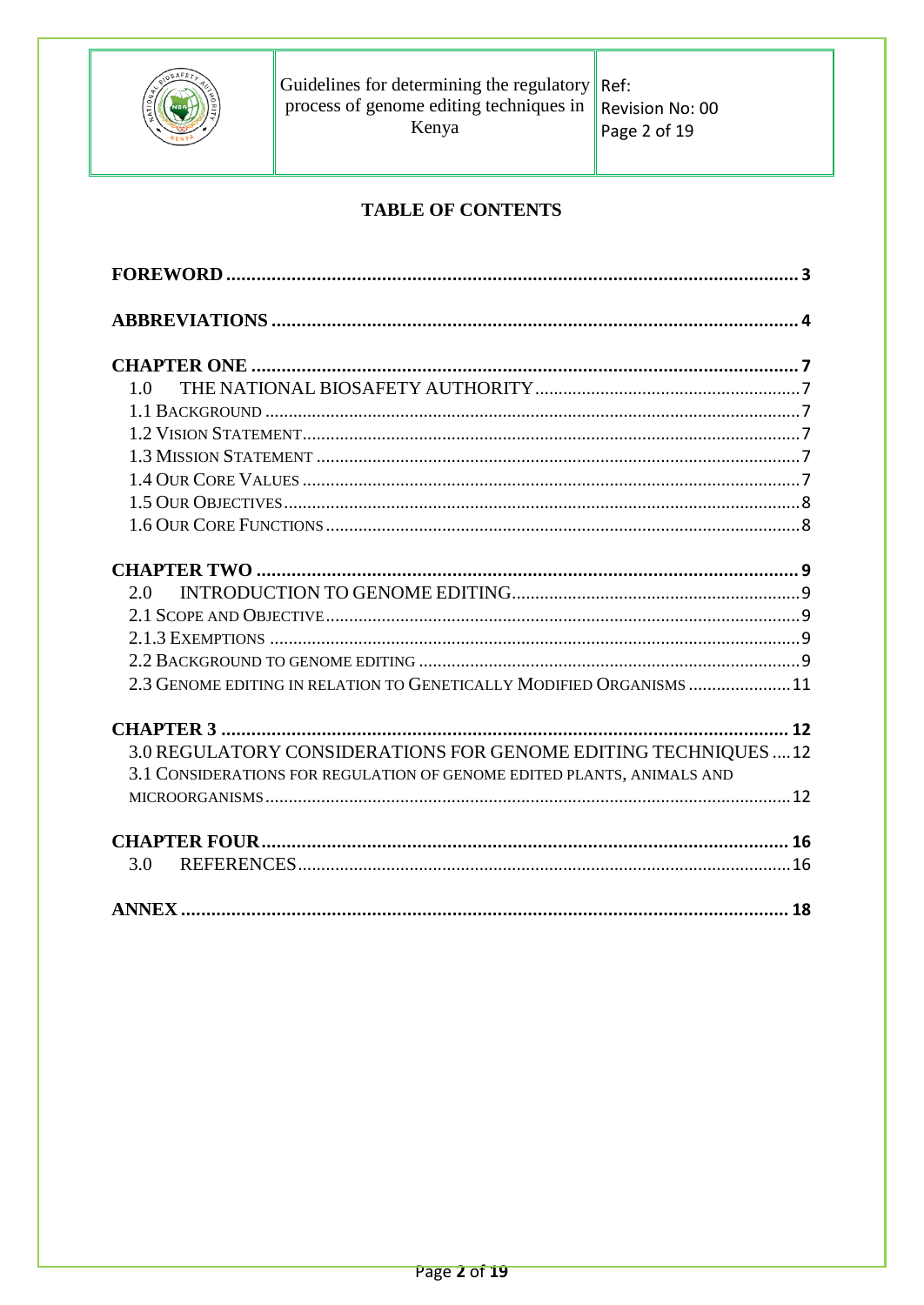

#### <span id="page-2-0"></span>**FOREWORD**

Genome editing technology has been identified as a potential new option to augment existing interventions in pursuance of achieving the African Union Agenda 2063 and it is expected that proposed applications for genome editing technology for basic research, conservation, agriculture, public health and other purposes will likely continue to expand as genome editing tools become more refined.

Genome editing has broad applications in plant and animal improvement, as well as in the medical field. For example Clustered Regularly Interspaced Short Palindromic Repeats (CRISPR) has been used to edit the genome of rice resulting to improvements in yield-related traits, such as dense and upright panicles and reduced plant height; development of late flowering soybean, resulting in increased vegetative size; development of citrus plants resistant to citrus canker; generation of animals suitable for human disease modelling such as CRISPRedited cynomolgus monkeys for brain disorders that cannot be fully studied in mice; studies for the treatment of Human Immunodeficiency Virus (HIV) among other applications.

In responding to the continuous advancement in genome editing technology, the Authority has developed a guideline document for determining the regulatory process of genome editing techniques through broad stakeholder consultations and review of regulatory mechanisms in other countries where such technology has been deployed.

The document incorporates the aspects of implementation, as well as essential testing pathways and implementation strategies in the country, taking into consideration all the possible sociocultural and ethical issues. This document is not meant to detail how risk assessment and risk management of genome edited products will be conducted.

**PROF. DORINGTON O. OGOYI, PhD CHIEF EXECUTIVE OFFICER, NATIONAL BIOSAFETY AUTHORITY**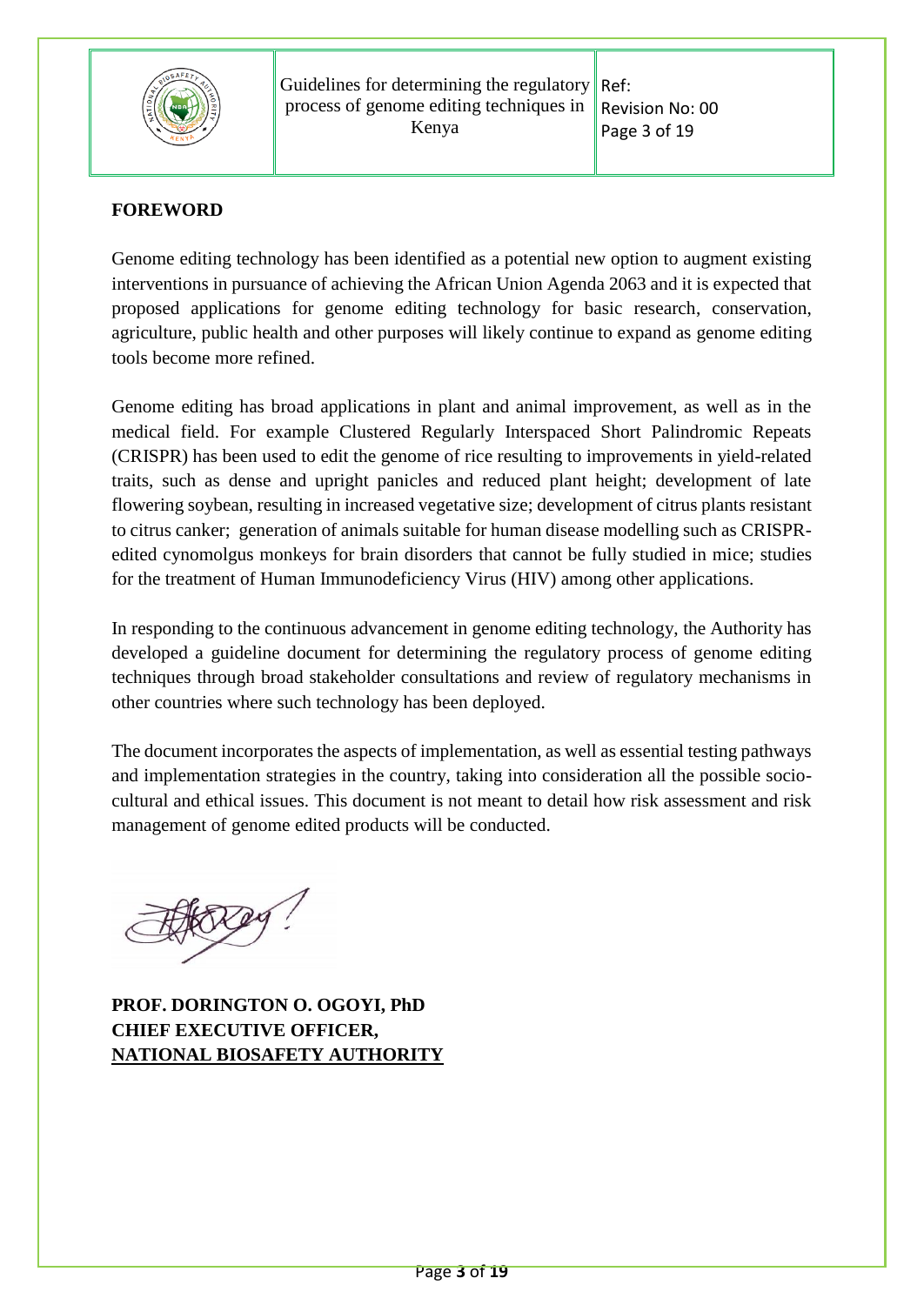

# <span id="page-3-0"></span>**ABBREVIATIONS**

| <b>CPB</b>    | - Cartagena Protocol on Biosafety                   |
|---------------|-----------------------------------------------------|
| <b>DNA</b>    | - Deoxyribonucleic acid                             |
| <b>GE</b>     | - Genetically engineered                            |
| <b>GM</b>     | - Genetically modified                              |
| <b>GMO</b>    | - Genetically modified organisms                    |
| <b>ODM</b>    | - Oligonucleotide-Directed Mutagenesis              |
| r-DNA         | - Recombinant-DNA                                   |
| <b>RNA</b>    | - Ribonucleic acid                                  |
| <b>SDN</b>    | - Site – Directed Nucleases                         |
| <b>TALENS</b> | - Transcriptional Activator Like Effector Nucleases |
| <b>ZFNs</b>   | - Zinc Finger Nucleases                             |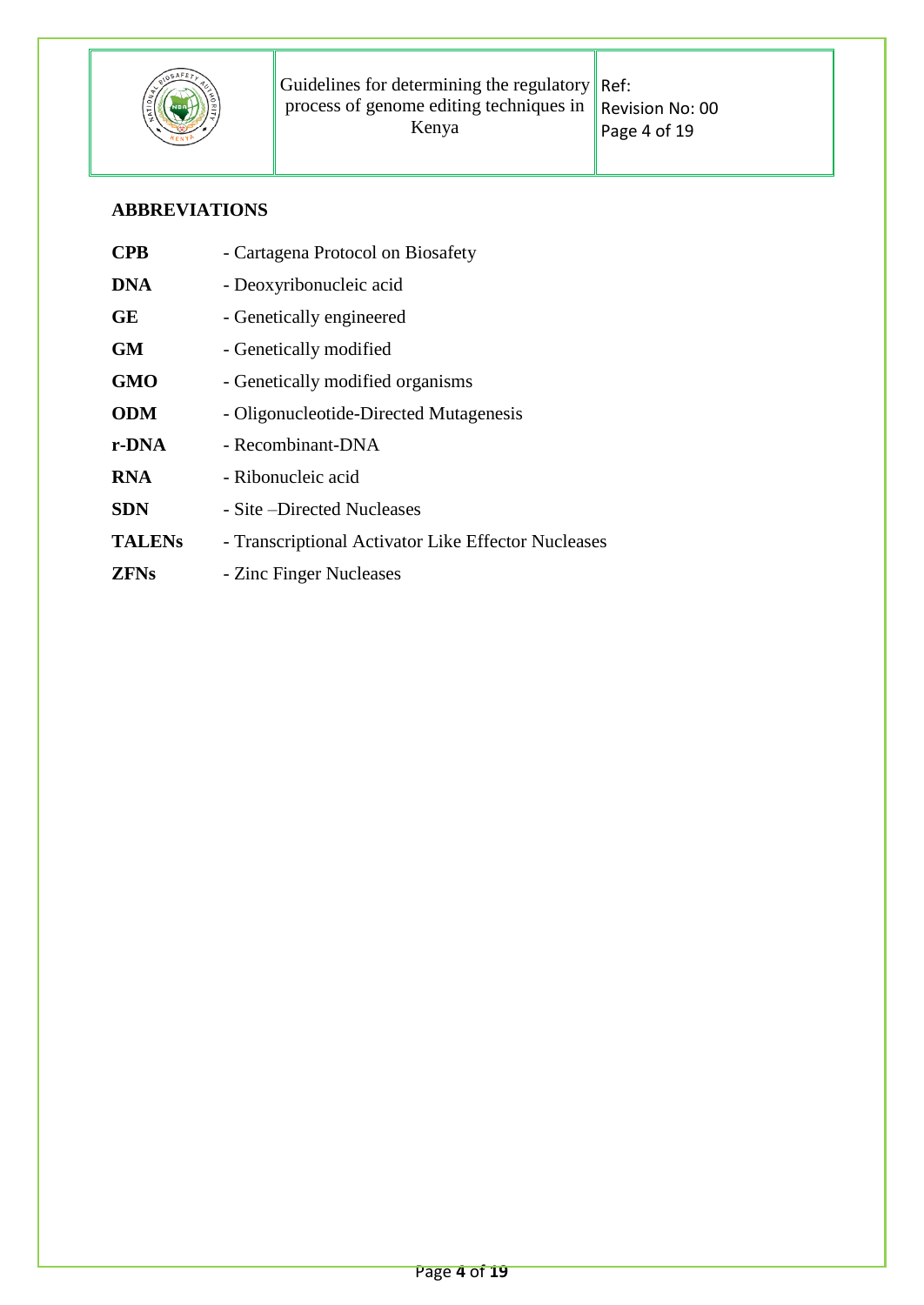

#### **DEFINITION OF TERMS**

**Applicant:** means a person submitting an application to the Authority in pursuant to the provisions of the Biosafety Act, 2009 or those who wish to determine whether the genome edited products or processes are regulated by NBA.

**Authority:** means the National Biosafety Authority established under section 5 of the Biosafety Act, 2009;

**Biosafety:** means the avoidance of risk to human or animal health and safety, or the conservation of the environment;

**Contained use:** means any activity undertaken within a facility, installation or other physical structure which involves genetically modified organisms that are controlled by specific measures;

**Conventional counterpart**: means a closely related organism, its components and/or products for which there is experience of established safety based on common use.

**Environment:** includes the physical factors of the surroundings of humans and animals, including land, water, atmosphere, soil, vegetation, climate, sound, odour, aesthetics, fish and wildlife;

**Foreign Genetic material:** Refers to novel combination of genetic material from sexually noncompatible species through the use of modern biotechnology techniques;

**Genetically modified organism:** means any organism that possesses a novel combination of genetic material obtained through the use of modern biotechnology techniques;

**Genome editing:** means targeted methods to introduce new traits in organisms using various techniques which induce breaks in the DNA that can be repaired by endogenous mechanisms and lead to a range of changes at a targeted locus within the genome. This may be achieved by deleting, replacing, editing organism's own DNA or inserting a DNA sequence in the organism's genetic material;

**Intentional introduction into the environment:** means any deliberate use of genetically modified organisms beyond contained use;

**Modern biotechnology:** includes the application of—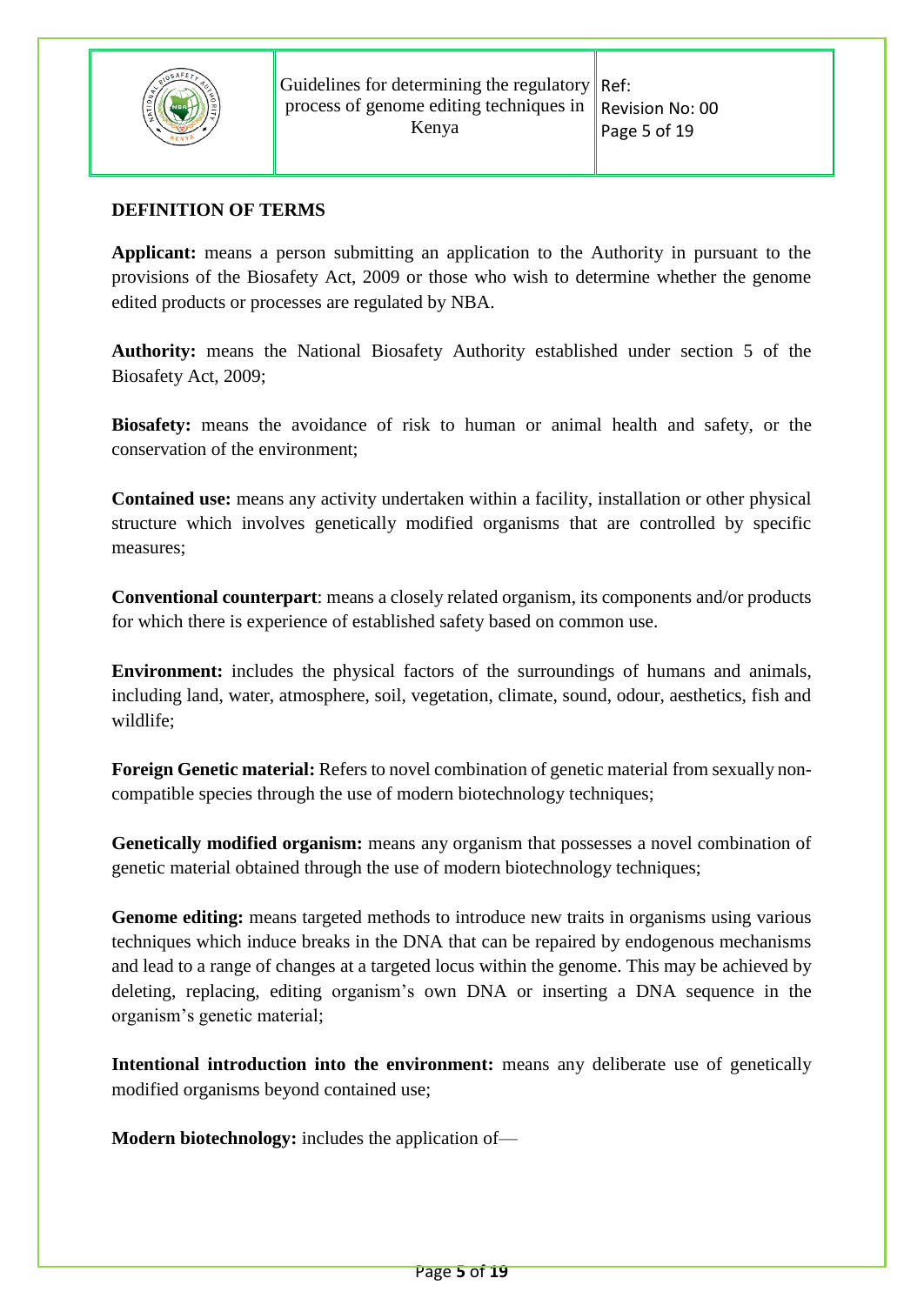

- a) in-vitro nucleic acid techniques including the use of recombinant deoxyribonucleic acid (DNA) and direct injection of nucleic acid into cells or organelles; or
- b) fusion of cells beyond the taxonomic family, that overcome natural physiological, reproductive and recombination barriers and which are not techniques used in traditional breeding and selection;

**Novel combination of genetic material:** means an organism whose DNA has been altered with the addition or substitution of foreign DNA.

**Regulatory agency:** means a regulatory agency as set out in the First Schedule of the Biosafety Act, 2009 or such other agency as the Minister may, by Order in the Gazette, determine;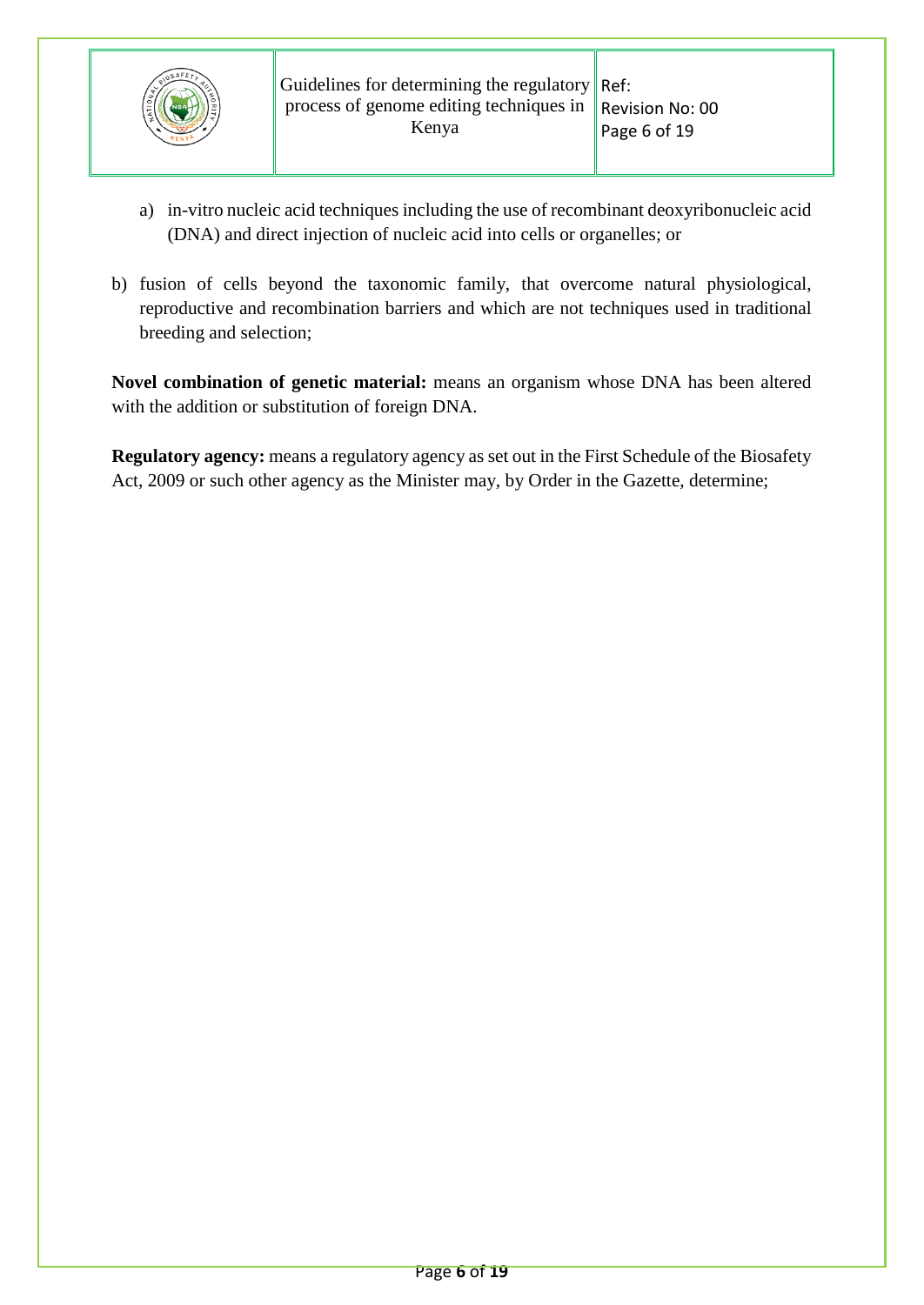

Ref: Revision No: 00 Page 7 of 19

## **CHAPTER ONE**

# <span id="page-6-1"></span>**1.0 THE NATIONAL BIOSAFETY AUTHORITY**

## <span id="page-6-2"></span><span id="page-6-0"></span>**1.1 Background**

The National Biosafety Authority (NBA) is a state corporation in Kenya established pursuant to the provisions of the Biosafety Act, 2009 to regulate all activities involving genetically modified organisms (GMOs) in food, feed, research, industry, trade and environmental release. Being the national focal point on biosafety matters, NBA fulfils its mandate by ensuring and assuring safe development, transfer, handling and use of GMOs with the aim of ensuring safety of human and animal health as well as provision of adequate protection of the environment.

NBA has made great strides in establishing a strong Biosafety regulatory framework in Kenya by developing and publishing the implementing Biosafety Regulations namely; The Biosafety (Contained Use) Regulations, 2011; the Biosafety (Environmental Release) Regulations, 2011; the Biosafety (Import, Export and Transit) Regulations, 2011; and the Biosafety (Labeling) Regulations, 2012. These regulations lay down a clear procedure on handling GMOs whether plants, animals or microorganisms. NBA is the National Focal Point for the Cartagena Protocol on Biosafety to the Convention on Biological Diversity (CBD) and is mandated to implement the provisions of the Cartagena Protocol on all Biosafety matters pertaining to GMOs.

#### <span id="page-6-3"></span>**1.2 Vision Statement**

A World-class Biosafety Agency

#### <span id="page-6-4"></span>**1.3 Mission Statement**

To ensure and assure safe development, transfer, handling and use of genetically modified organisms (GMOs) in Kenya.

#### <span id="page-6-5"></span>**1.4 Our Core Values**

- a) Integrity
- b) Professionalism
- c) Transparency
- d) Accountability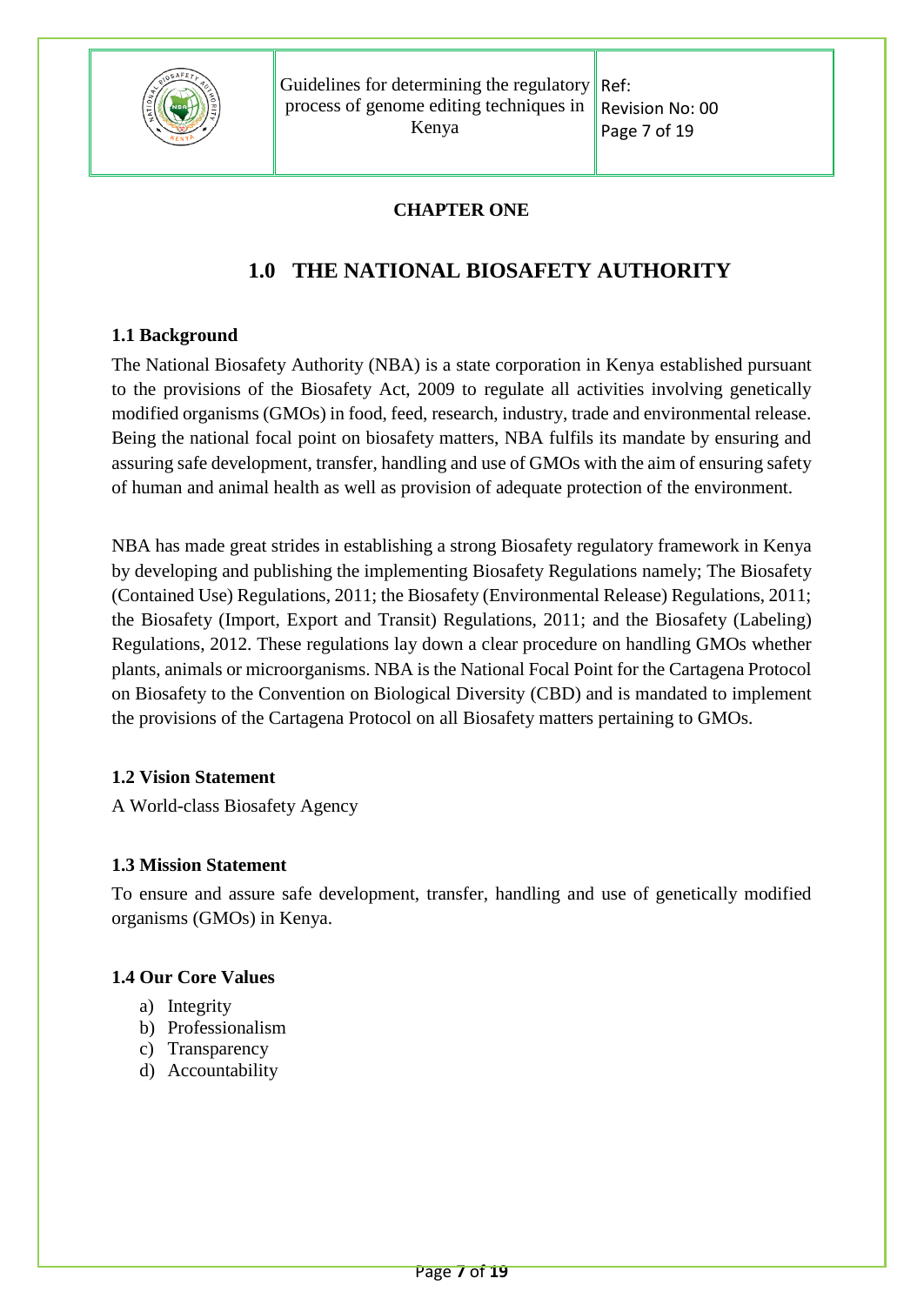

# <span id="page-7-0"></span>**1.5 Our Objectives**

- a) To facilitate responsible research and minimize risks that may be posed by genetically modified organisms;
- b) To ensure adequate level of protection in the development, transfer, handling and use of genetically modified organisms that may have an adverse effect on the health of the people and the environment; and
- c) To establish a transparent, science-based and predictable process for reviewing and making decisions on the development, transfer, handling and use of genetically modified organisms and related activities.

# <span id="page-7-1"></span>**1.6 Our Core Functions**

The Biosafety Act no.2 of 2009 lists the functions of NBA as follows:

- a) Consider and determine applications for approval for the development, transfer, handling and use of genetically modified organisms, and related activities in accordance with the provisions of the Biosafety Act;
- b) Co-ordinate, monitor and assess activities relating to the safe development, transfer, handling and use of genetically modified organisms in order to ensure that such activities do not have adverse effect on human health and the environment;
- c) Co-ordinate research and surveys in matters relating to the safe development, transfer, handling and use of genetically modified organisms, and to collect, collate and disseminate information about the findings of such research, investigation or survey;
- d) Identify national requirements for manpower development and capacity building in biosafety;
- e) Advise the Government on legislative and other measures relating to the safe development, transfer, handling and use of genetically modified organisms;
- f) Promote awareness and education among the general public in matters relating to biosafety;
- g) Establish and maintain a Biosafety clearing house (BCH) to serve as a means through which information is made available to facilitate exchange of scientific, technical, environmental and legal information on, and experience with, genetically modified organisms; and
- h) To exercise and perform all other functions and powers conferred on by the Act.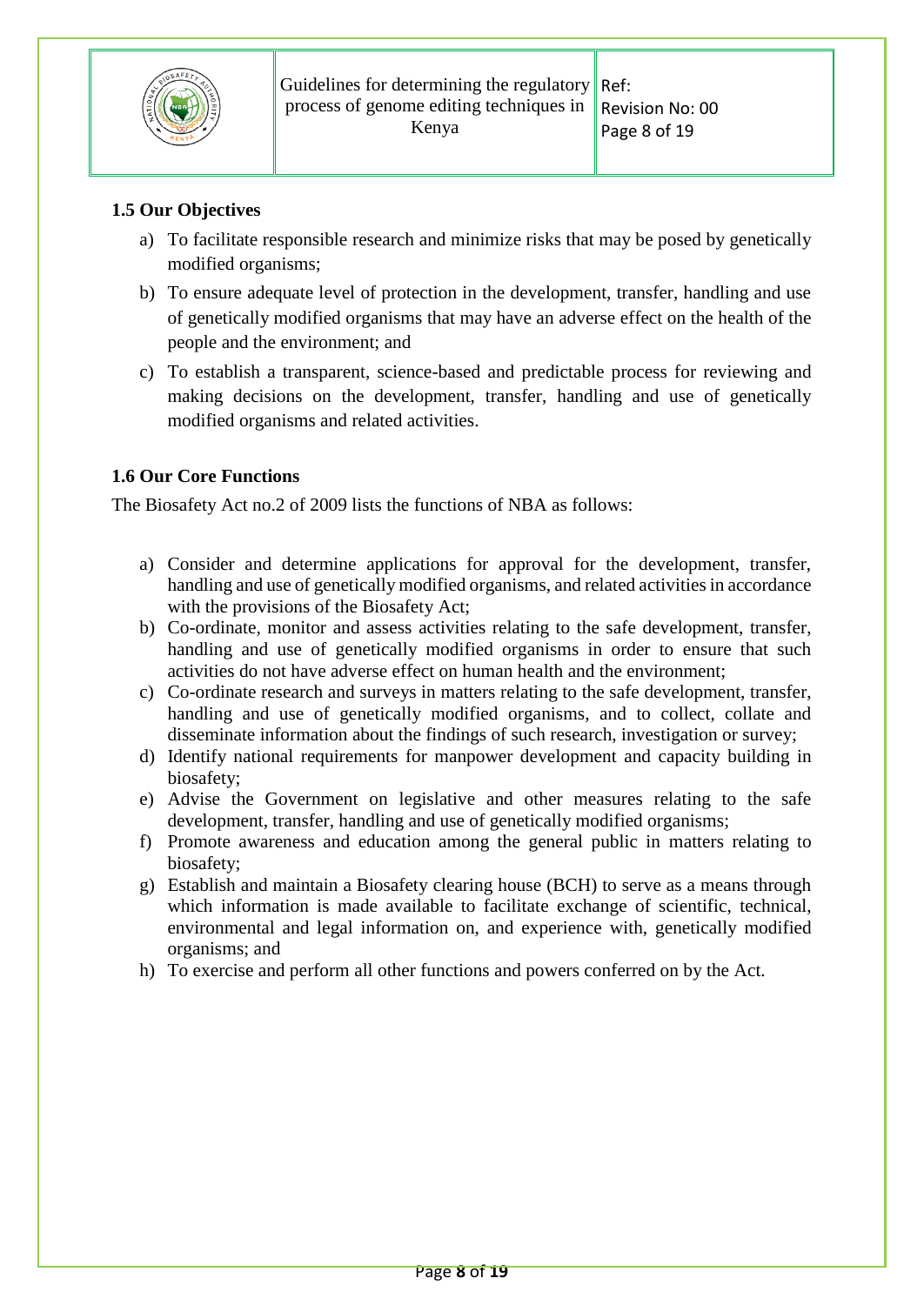

Revision No: 00 Page 9 of 19

## **CHAPTER TWO**

# <span id="page-8-1"></span>**2.0 INTRODUCTION TO GENOME EDITING**

## <span id="page-8-2"></span><span id="page-8-0"></span>**2.1 Scope and Objective**

## **2.1.1 Scope**

These guidelines provide clarity on which genome edited organisms and/or derived products should be regulated under the Biosafety Act and which products would be exempted and managed as conventional varieties or breeds. The guidelines apply to genome edited plants, animals and microorganisms. Determination of genome edited organisms and/or products for possible regulation will be conducted on a case by case basis.

## **2.1.2 Objective**

The objective is to provide technical guidance to applicants and reviewers on which genome editing organisms and/or products are regulated under the Biosafety Act, 2009.

#### <span id="page-8-3"></span>**2.1.3 Exemptions**

These guidelines shall not apply to genome edited pharmaceuticals for human use and techniques listed in the first Schedule of the Biosafety (Contained Use) Regulations, 2011.

## <span id="page-8-4"></span>**2.2 Background to genome editing**

Modern biotechnology, involving the use of recombinant-DNA (r-DNA) technologies, also known as genetic engineering, emerged as a powerful tool with many potential applications in agriculture and healthcare in the 1980s. Organisms modified using r-DNA techniques, commonly referred to as genetically modified organisms (GMOs), have been and are being developed with traits intended to provide benefit to farmers, consumers, and industry. These traits include; abiotic stress tolerances, disease resistance, herbicide tolerance, pest resistance, improved nutrition, improved shelf life, more efficient vaccines, faster growth, production of useful by-products, among others.

Advancements in genome sequencing and comparative analysis, functional genomics, and the growing knowledge about function of various genes have motivated researchers to look at new ways to develop new traits by changing specific genes in the organism's own DNA, or to insert new DNA in a targeted manner. Over the last decade, researchers have developed many new precise techniques to develop new traits in a targeted manner through genome editing (Table 1). A growing number of countries have developed or are currently developing regulatory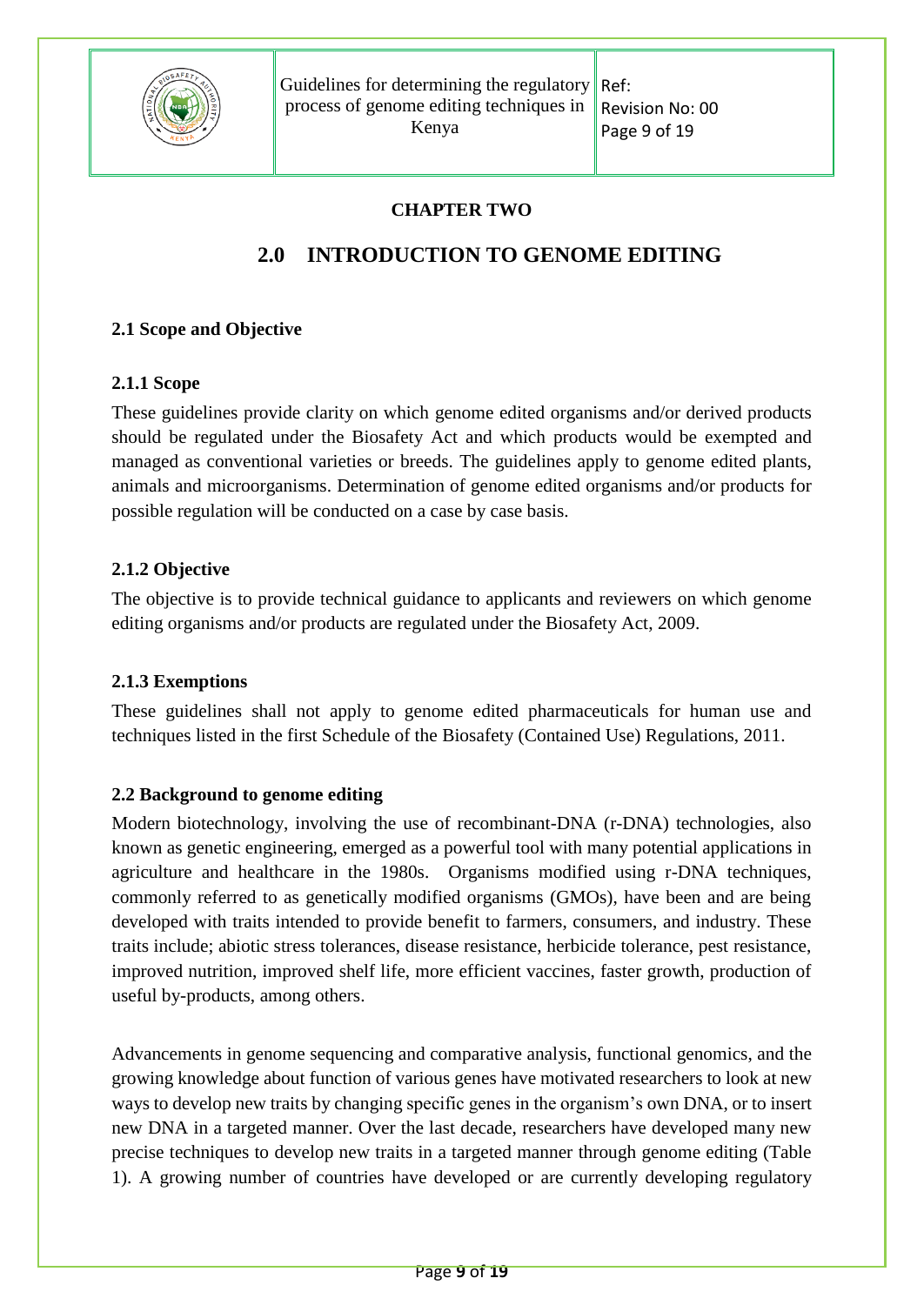

policy/guidance for what genome editing products may be exempted from existing GMO regulatory frameworks, considering that genome editing can result in variety of outcomes: from outcomes comparable to those achieved by conventional breeding or found in nature, to outcomes comparable to transgenesis. Possible applications of genome editing in crops include biofortification, resistance to diseases and abiotic stress (e.g., drought), herbicide tolerance, male/female sterility, altering of flowering time etc. Applications in livestock include improved productivity e.g. muscle of meat, improved quality of products e.g. reduced allergenicity in milk, animal health and welfare e.g. resistance to diseases and hornless cows among others.

|               | <b>Genome</b><br>editing                                                             | <b>Description</b>                                                                                                                                                                                                                                                                                                                                                                        |
|---------------|--------------------------------------------------------------------------------------|-------------------------------------------------------------------------------------------------------------------------------------------------------------------------------------------------------------------------------------------------------------------------------------------------------------------------------------------------------------------------------------------|
|               | technique                                                                            |                                                                                                                                                                                                                                                                                                                                                                                           |
|               | Oligonucleotide<br>Directed<br>Mutagenesis (ODM)                                     | Oligonucleotide Directed Mutagenesis (ODM) involves<br>specific nucleotide changes and, without the use of enzymes<br>(e.g. nucleases), result in<br>single<br>targeted<br>nucleotide<br>polymorphisms (SNPs).                                                                                                                                                                            |
| Site          | Directed<br>Nuclease<br>(SDN)                                                        | Set of techniques based on the use of nucleases that introduce<br>break in the DNA chain near a defined target sequence.<br>Depending on the type of the endogenous DNA repair<br>mechanism, different kind of site-directed modifications or<br>genome editing possibilities may involve mutagenesis, gene<br>replacement, gene insertion, and site-directed deletions or<br>inversions. |
| a)            | Meganuclease<br>Technology                                                           | Meganucleases are naturally occurring restriction enzymes<br>isolated from bacteria and yeasts that recognize and cleave<br>DNA sequence targets, typically from 12 to 40 bp.                                                                                                                                                                                                             |
| b)            | Zinc Finger Nuclease<br>Technology                                                   | Zinc finger nucleases (ZFN) are proteins composed of a zinc<br>finger part and a nuclease part. The zinc finger protein binds<br>to a specific DNA location on each side where the nucleases<br>perform their function in pairs. Zinc finger sequence can be<br>adjusted such that the nucleases can cut a target sequence in<br>the plant.                                               |
| $\mathbf{c})$ | <b>TALEN</b> (Transcription<br>Activator-Like<br>Effector<br>Nuclease)<br>Technology | A type of site-directed nuclease that combines a customizable<br>array of protein modules, found in bacterial proteins called<br>transcription activator-like effectors, that each recognize a<br>single DNA base and the catalytic domain of a DNA cutting<br>enzyme called FokI.                                                                                                        |

**Table 1: Examples of Current Methods Used for Genome Editing**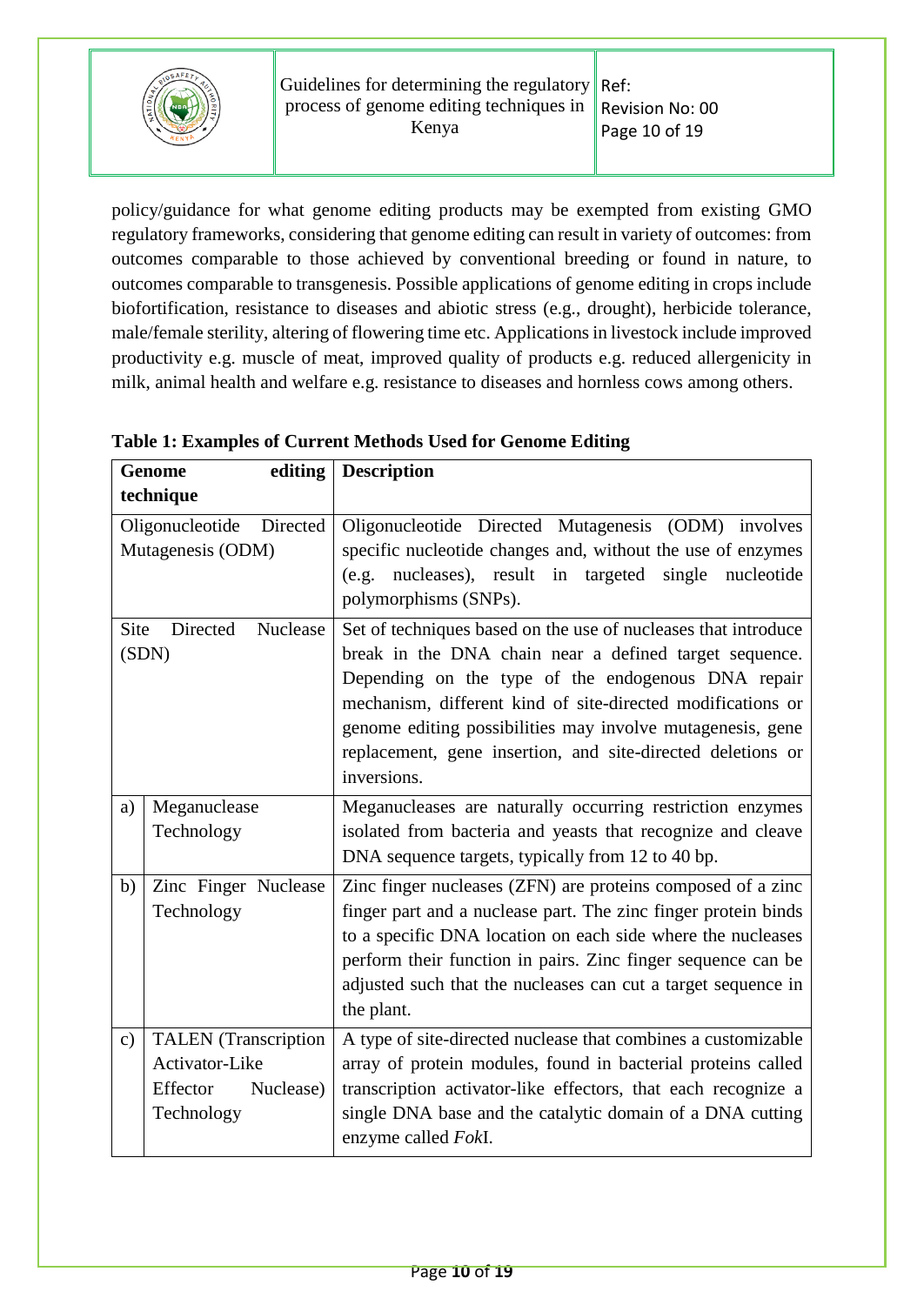

|              | d) CRISPR (Clustered A precise form of site-directed nuclease technology based on |
|--------------|-----------------------------------------------------------------------------------|
|              | Regularly Interspaced   CRISPR/Cas bacterial defense system against viruses. The  |
| Short        | Palindromic   nuclease is coupled to an RNA molecule which then binds to          |
| Repeats)/Cas | a specific DNA site. With this technology, scientists can elicit                  |
| Technology   | targeted DNA changes.                                                             |
|              |                                                                                   |

*(The above table provides a short summary of some of the genome editing techniques currently being applied in breeding. Examples listed are for illustrative purposes and are not exhaustive).* 

With the emergence of genome editing techniques, there is need to consider the appropriate regulatory mechanisms for products of such technology. Regulators around the world have been developing regulations to assess and make decisions on genome editing techniques. The Authority, in collaboration with relevant regulatory agencies, has taken the initiative to develop these guidelines to establish the regulatory mechanisms taking into consideration other international guiding documents and genome editing regulations from other countries.

### <span id="page-10-0"></span>**2.3 Genome editing in relation to Genetically Modified Organisms**

The Cartagena Protocol on Biosafety (CPB) to the Convention on Biological Diversity (CBD) is the main international reference instrument for GMO regulation and Kenya is a signatory having signed in the year 2000 followed by ratification in 2003. Kenya's Biosafety laws are a domestication of the CPB. Under the protocol, GMOs (referred to as LMOs) are defined to mean any organism that possesses a novel combination of genetic material obtained through the use of modern biotechnology techniques. Genome editing techniques may alter the genome of organisms resulting in either a GMO or organisms that are not distinguishable from those developed from conventional breeding or natural selection. Those techniques that result to a GMO would be subject to the provisions of the Protocol and the Biosafety Act.

A number of countries such as Argentina, Australia, Brazil, Canada, Chile, Colombia, Honduras, Japan and the US have made progress in developing regulatory frameworks that address regulation of genome edited products. Genome editing is an evolving technology and therefore regulatory frameworks developed need to be continually updated to facilitate innovation. It is in this context that these guidelines have been developed in order to provide a technical guidance to applicants and reviewers on the criteria for determining which genome editing techniques and/or derived end products are regulated under the Biosafety Act.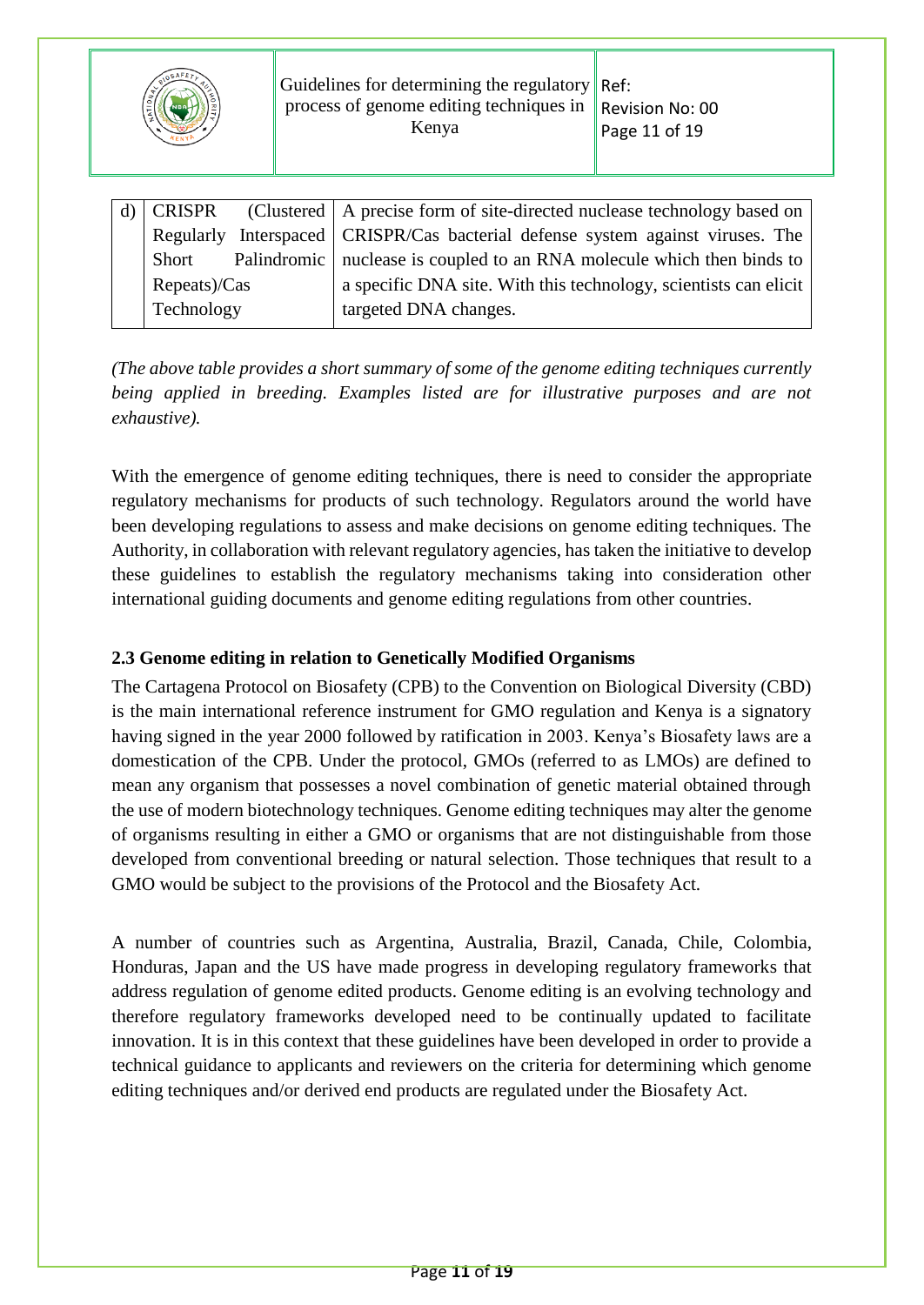

Ref: Revision No: 00 Page 12 of 19

## **CHAPTER 3**

# <span id="page-11-1"></span><span id="page-11-0"></span>**3.0 REGULATORY CONSIDERATIONS FOR GENOME EDITING TECHNIQUES**

## <span id="page-11-2"></span>**3.1 Considerations for regulation of genome edited plants, animals and microorganisms**

These guidelines provide a criterion to determine which genome editing processes and derived products are subject to Biosafety Act No. 2 of 2009. The decision thereof is made on a case by case basis (Table 2, Figure 1).

An applicant is required to submit an Early Consultation Form (Annex 1) and pay the applicable fees to the National Biosafety Authority (NBA) providing data on the experimental processes and end product to establish whether it should be regulated under the Biosafety Act, 2009 or not. The decision on early consultation by the NBA will be communicated to the applicant within **30 working days**. However, genome editing projects that do not have the required data will be regulated under the Biosafety (Contained Use) Regulations 2011.

This guideline may be reviewed based on new scientific information. NBA reserves the right to alter its decision if new scientific information previously unknown becomes available.

| Category                                           | <b>Considerations/scenarios</b>                                                                                                                                                                                                                                                                                                                                                                                                                                                                                                                                              |
|----------------------------------------------------|------------------------------------------------------------------------------------------------------------------------------------------------------------------------------------------------------------------------------------------------------------------------------------------------------------------------------------------------------------------------------------------------------------------------------------------------------------------------------------------------------------------------------------------------------------------------------|
| <b>Regulated under the</b><br><b>Biosafety Act</b> | i). All genome editing projects without the required data*.<br>ii). All cases of insertions (of foreign genes and/or regulatory<br>elements) from a sexually non-compatible species.<br>iii). All instances where foreign genetic material(s) are detectable.<br>iv). All instances where markers used (selectable and reporter genes)<br>for selection are present in the end-product.<br>v). In cases where research and developmental phase starts with a<br>GMO, NBA will regulate genome edited organisms up to the stage<br>where GMO component is removed/segregated. |
| Not regulated under<br>the Biosafety Act           | i). All modifications by inserting genes from sexually compatible<br>species and where regulatory elements (promoters and terminators)<br>are also from the same species.<br>ii). All deletions/knock outs provided that there is no insertion of<br>foreign genetic material in the end-product.<br>iii). Processed products whose inserted foreign genetic material cannot<br>be detected.                                                                                                                                                                                 |

| Table 2: Categories for regulation of genome editing techniques and derived products |  |
|--------------------------------------------------------------------------------------|--|
|--------------------------------------------------------------------------------------|--|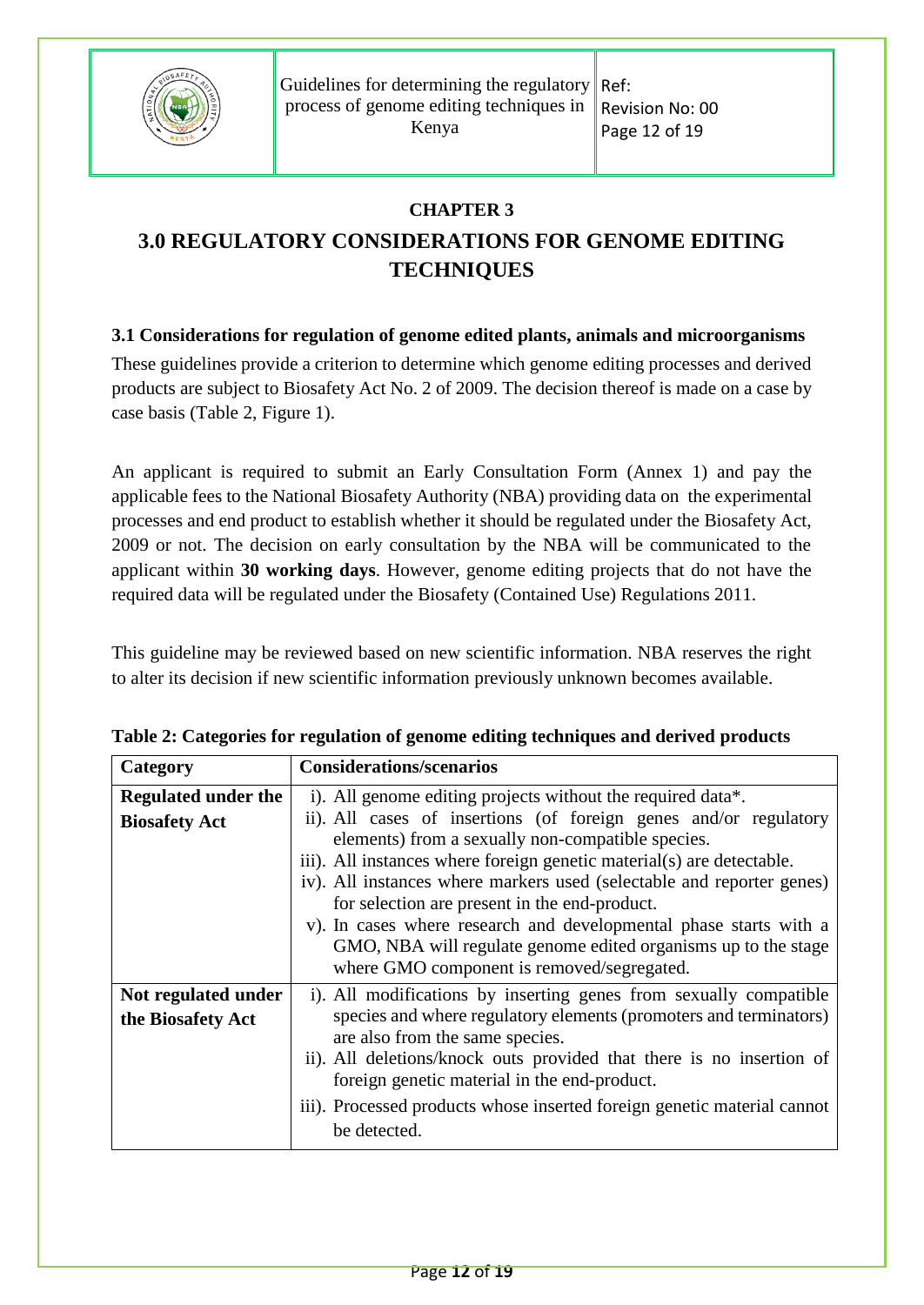|  | Guidelines for determining the regulatory Ref:<br>process of genome editing techniques in $\parallel$ Revision No: 00<br>Kenya | Page 13 of 19 |
|--|--------------------------------------------------------------------------------------------------------------------------------|---------------|
|  |                                                                                                                                |               |

| iv). Conventional breeding methods, mutagenesis, polyploidy and |  |  |  |
|-----------------------------------------------------------------|--|--|--|
| haploidy                                                        |  |  |  |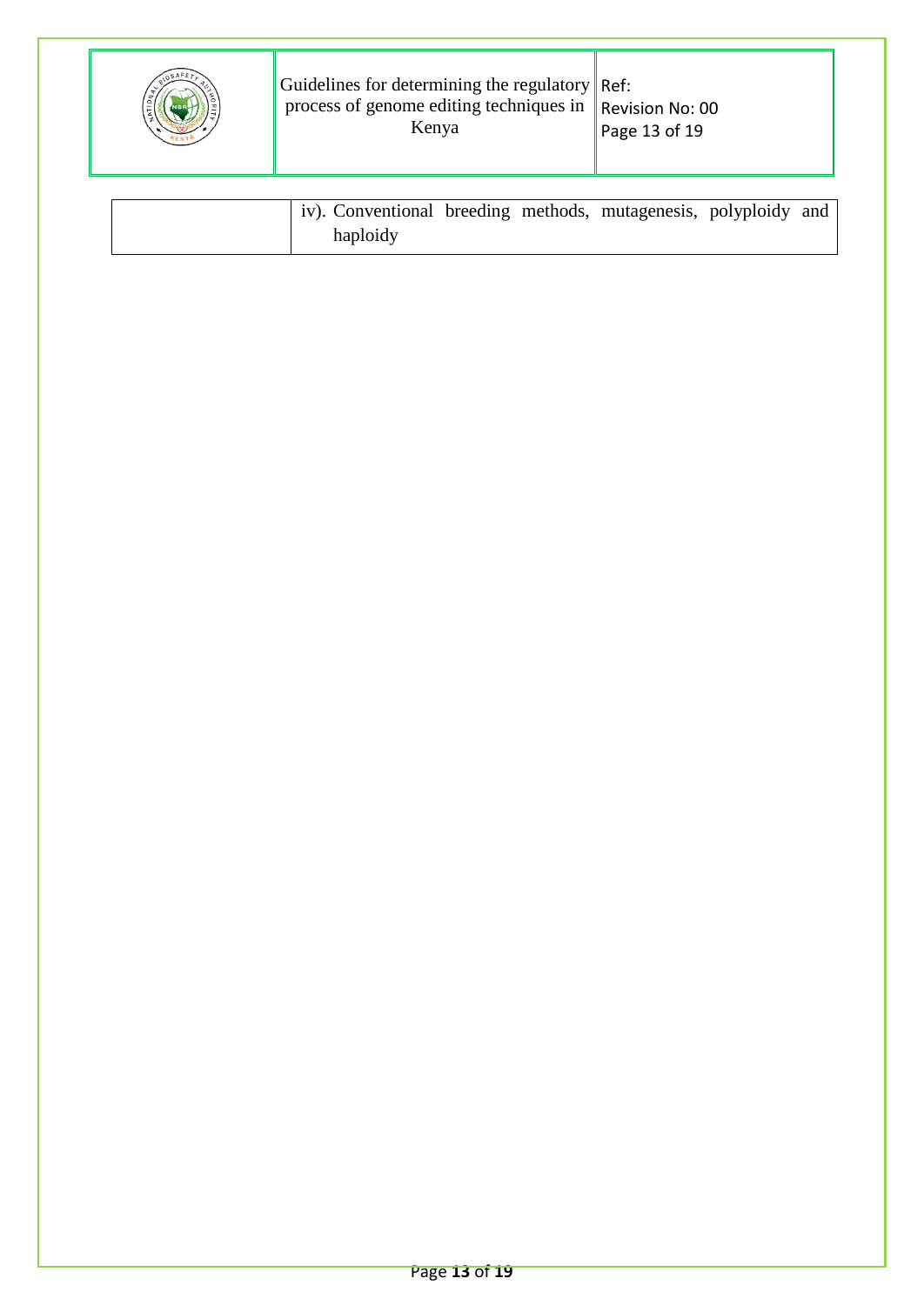

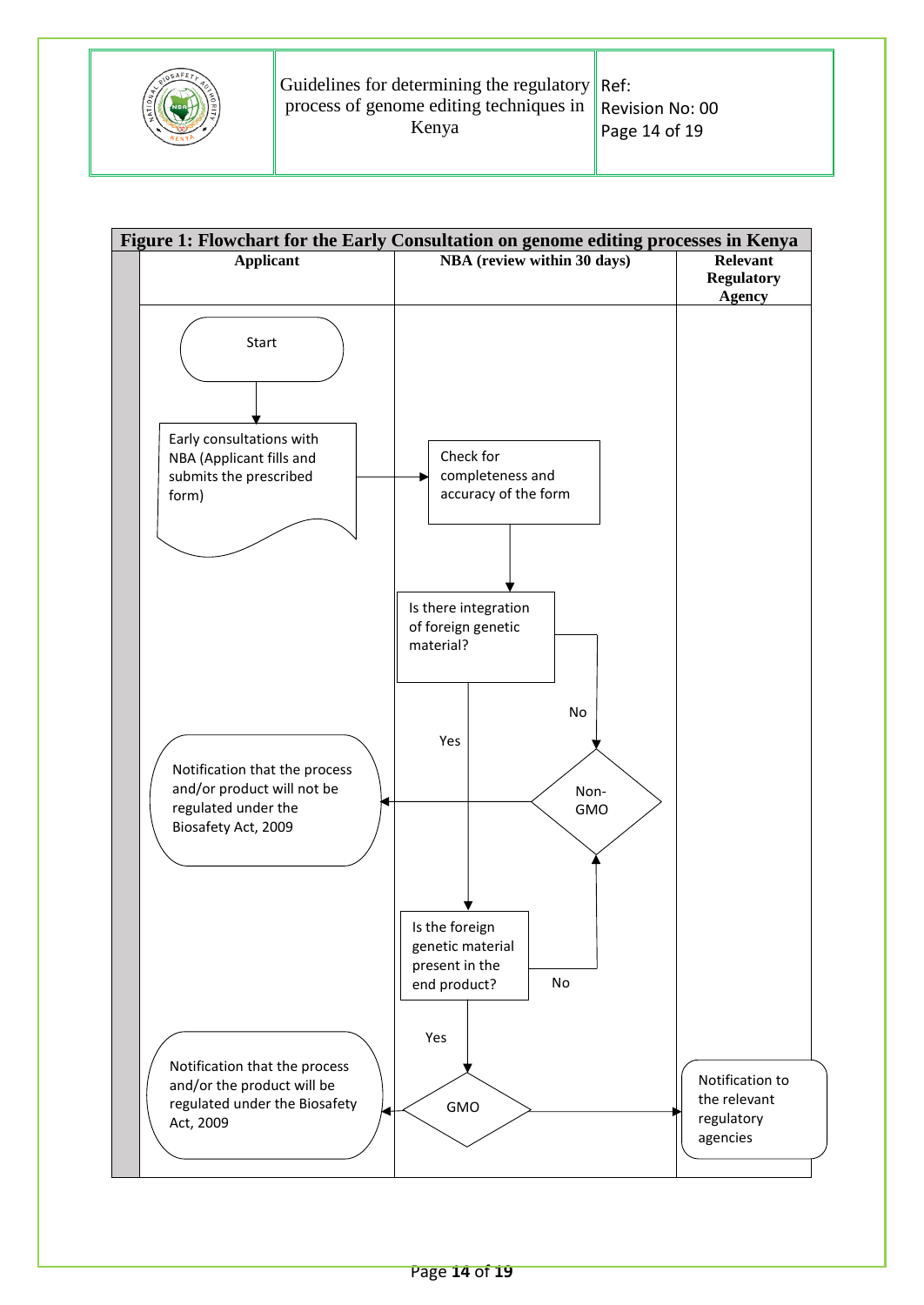

Figure 1: Flowchart for the early consultation on genome editing. The above chart shows the decision process for determining whether the developmental process or products for genome editing are regulated under the Biosafety Act, 2009.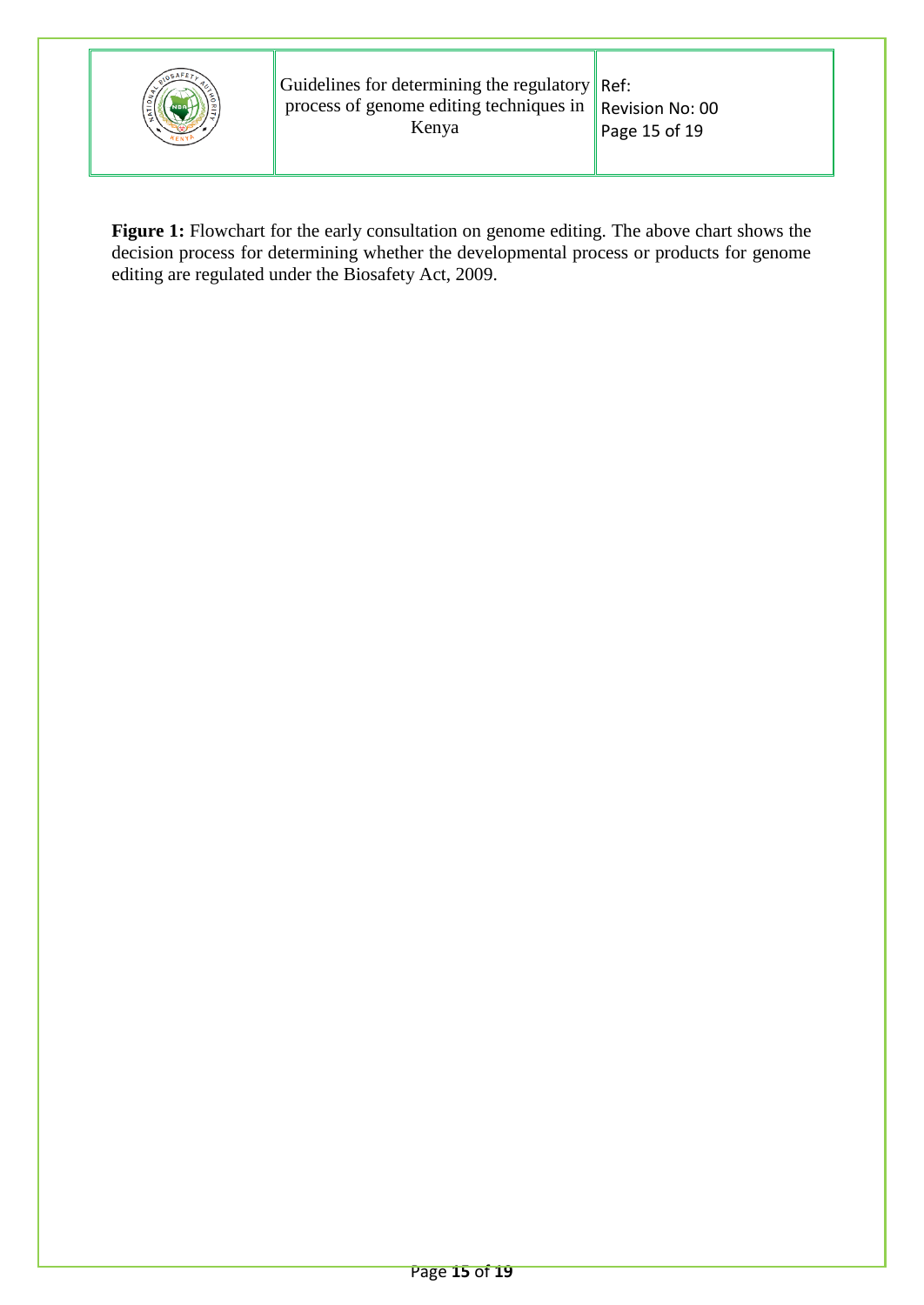

### **CHAPTER FOUR**

# <span id="page-15-1"></span>**3.0 REFERENCES**

- <span id="page-15-0"></span>1. Biosafety Act No. 2 (2009). Laws of Kenya. Nairobi. National Council for Laws Reporting.
- 2. Callaway, E. (2018). CRISPR plants now subject to tough GM laws in European Union. *Nature*, *560*(7716), 16-17.
- 3. Council for Agricultural Science and Technology (CAST). (2018). Genome Editing in Agriculture: Methods, Applications, and Governance—A paper in the series on The Need for Agricultural Innovation to Sustainably Feed the World by 2050. Issue Paper 60. CAST, Ames, Iowa.
- 4. Curtin, S. J., Voytas, D. F., & Stupar, R. M. (2012). Genome engineering of crops with designer nucleases. *The Plant Genome*, *5*(2), 42-50.
- 5. Gaj, T., Gersbach, C. A., & Barbas III, C. F. (2013). ZFN, TALEN, and CRISPR/Casbased methods for genome engineering. *Trends in biotechnology*, *31*(7), 397-405.
- 6. Jones, H. D. (2015). Regulatory uncertainty over genome editing. *Nat. Plants*, *1*(14011), 10-1038.
- 7. Niu, Y., Shen, B., Cui, Y., Chen, Y., Wang, J., Wang, L., ... & Xiang, A. P. (2014). Generation of gene-modified cynomolgus monkey via Cas9/RNA-mediated gene targeting in one-cell embryos. *Cell*, *156*(4), 836-843
- 8. Osakabe, Y., & Osakabe, K. (2014). Genome editing with engineered nucleases in plants. *Plant and Cell Physiology*, *56*(3), 389-400.
- 9. Pâques, F., & Duchateau, P. (2007). Meganucleases and DNA double-strand break-induced recombination: perspectives for gene therapy. *Current gene therapy*, *7*(1), 49-66.
- 10. Resolution SAGYP No. 173 in the Republic of Argentina dated 12/MAY/2015.
- 11. Secretariat of the Convention on Biological Diversity (2000) Cartagena Protocol on Biosafety to the Convention on Biological Diversity: text and annexes. Montreal, Quebec, Canada. ISBN 92-807-1924-6
- 12. Smith, J., Grizot, S., Arnould, S., Duclert, A., Epinat, J. C., Chames, P., ... & Montoya, G. (2006). A combinatorial approach to create artificial homing endonucleases cleaving chosen sequences. *Nucleic acids research*, *34*(22), e149-e149.
- 13. Wang, Y., Geng, L., Yuan, M., Wei, J., Jin, C., Li, M., ... & Chai, Z. (2017). Deletion of a target gene in Indica rice via CRISPR/Cas9. *Plant cell reports*, *36*(8), 1333-1343.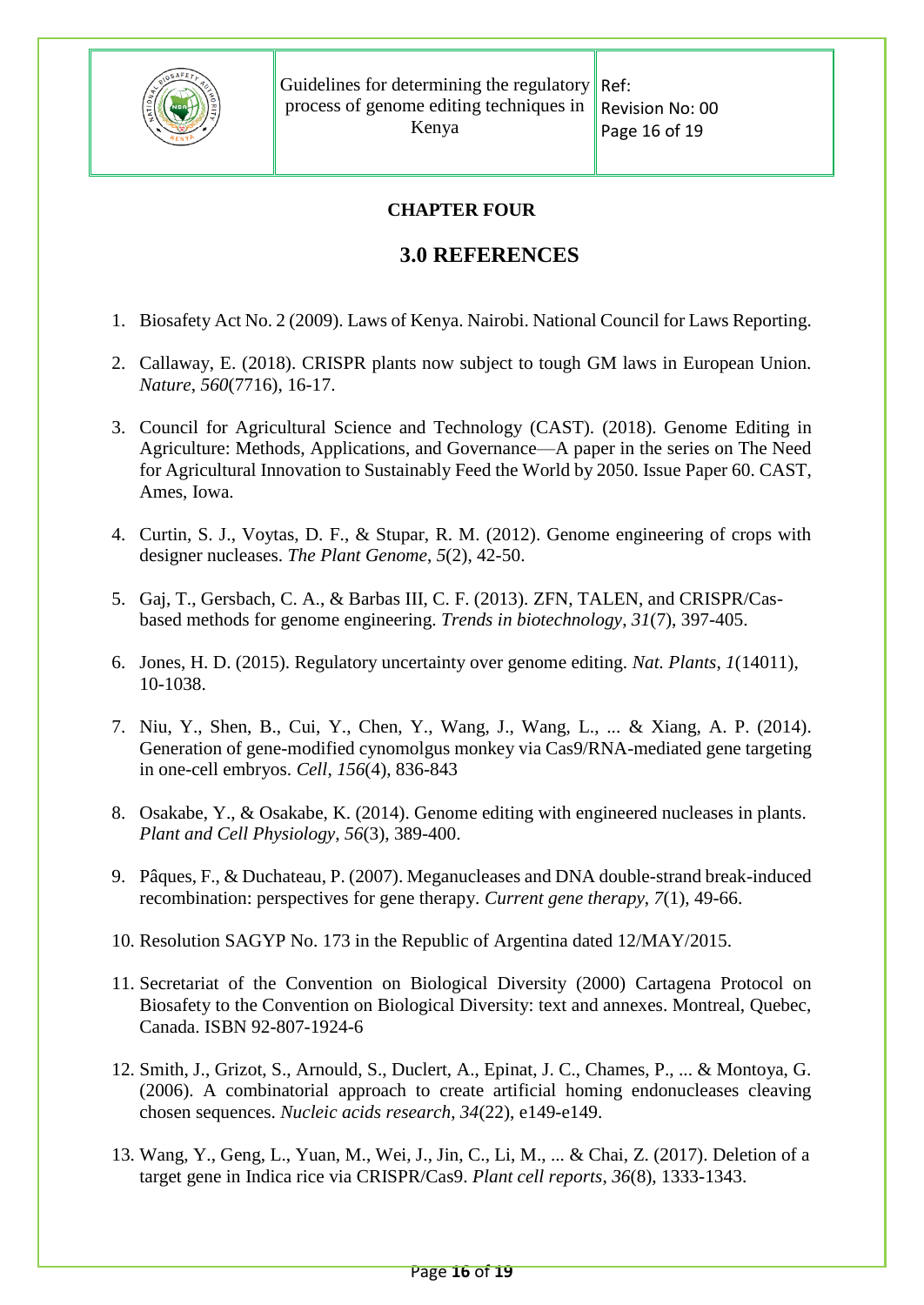

- 14. Whelan, A. I., & Lema, M. A. (2015). Regulatory framework for gene editing and other new breeding techniques (NBTs) in Argentina. *GM crops & food*, *6*(4), 253-265.
- 15. Whelan, A. I., & Lema, M. A. (2019). Regulation of Genome Editing in Plant Biotechnology: Argentina. In *Regulation of Genome Editing in Plant Biotechnology* (pp. 19-62). Springer, Cham.
- 16. Wight, A. J. (2018). Strict EU ruling on gene-edited crops squeezes science. *Nature*, *563*, 15-16.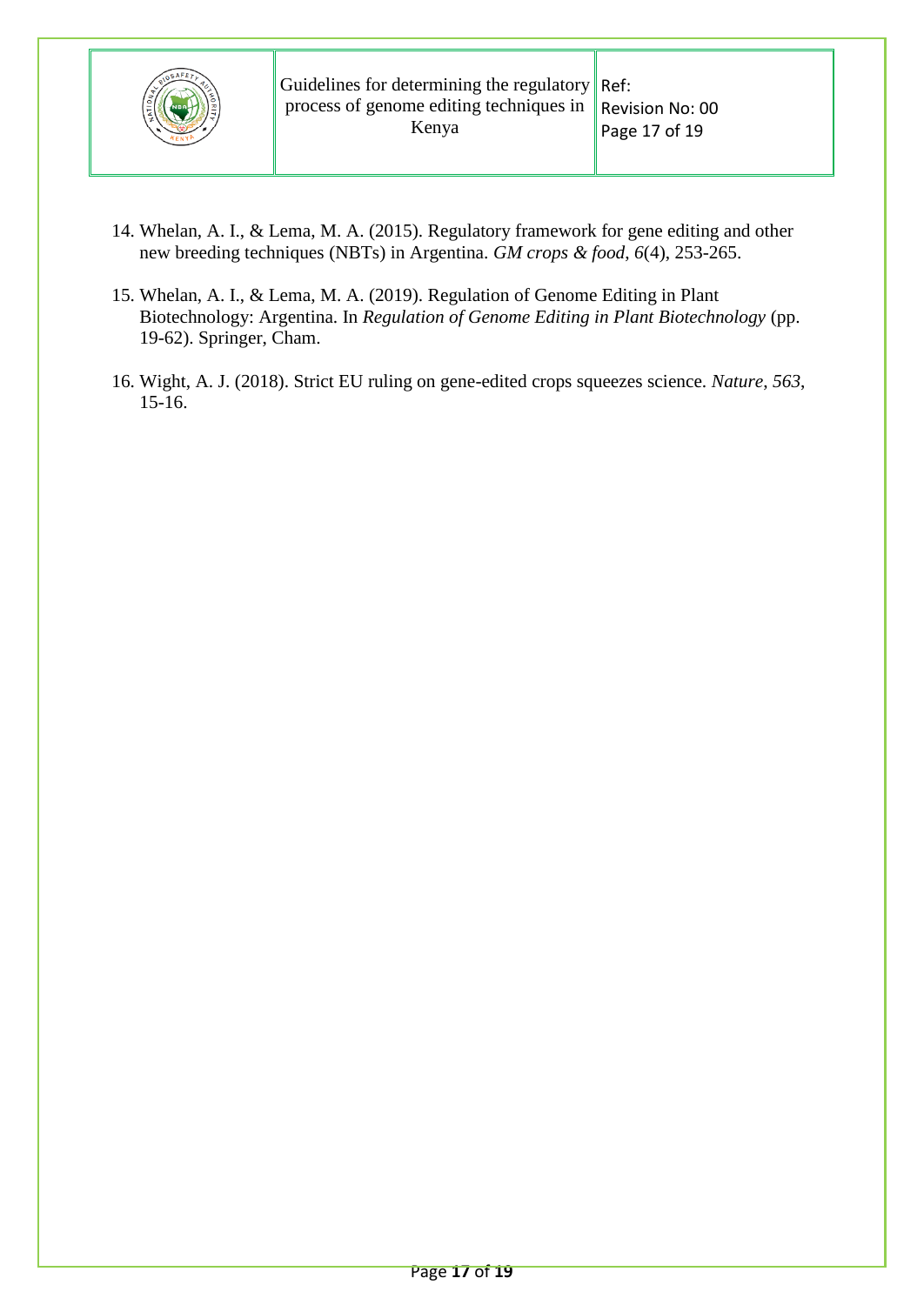

## **ANNEX**

## <span id="page-17-0"></span>**ANNEX 1: APPLICATION FOR EARLY CONSULTATION ON GENOME EDITING TECHNOLOGY IN KENYA**

This form will guide in determining whether genome editing organisms or their derived products are regulated under the Biosafety Act, 2009 or not.

**SECTION I:** APPLICANT INFORMATION

1.1 Name of Applicant, Address, Email, Telephone

1.2. Affiliated Institution, Address Email, Telephone, Website

## **SECTION II:** ORGANISM INFORMATION

2.1. Taxonomic description of the organism: Genus, Species (Breed/ Strain/ Variety/ Line – where applicable)

2.2. Rationale for genome editing

Purpose of genome editing:

Intended use: Research, Import, Environmental release, Placing in the market, etc (Tick as appropriate)

#### **SECTION III:** MOLECULAR TECHNIQUES

3.1. Give a summary of the molecular techniques used:

3.2. State the gene or DNA sequence(s) modified:

3.3. Describe the type of genome editing done (deletion, insertion, substitution, replacement) with supporting data\*;

3.4. Molecular description of the target organism's nucleotide target sequences, before and after genome editing with supporting data\*;

3.5. Molecular description of the gene edited organisms, their functions and the affected pathways (where applicable) before and after genome editing\*;

3.6. Provide the names of vectors to be used and show their genetic map (if not applicable, go to 3.7.)